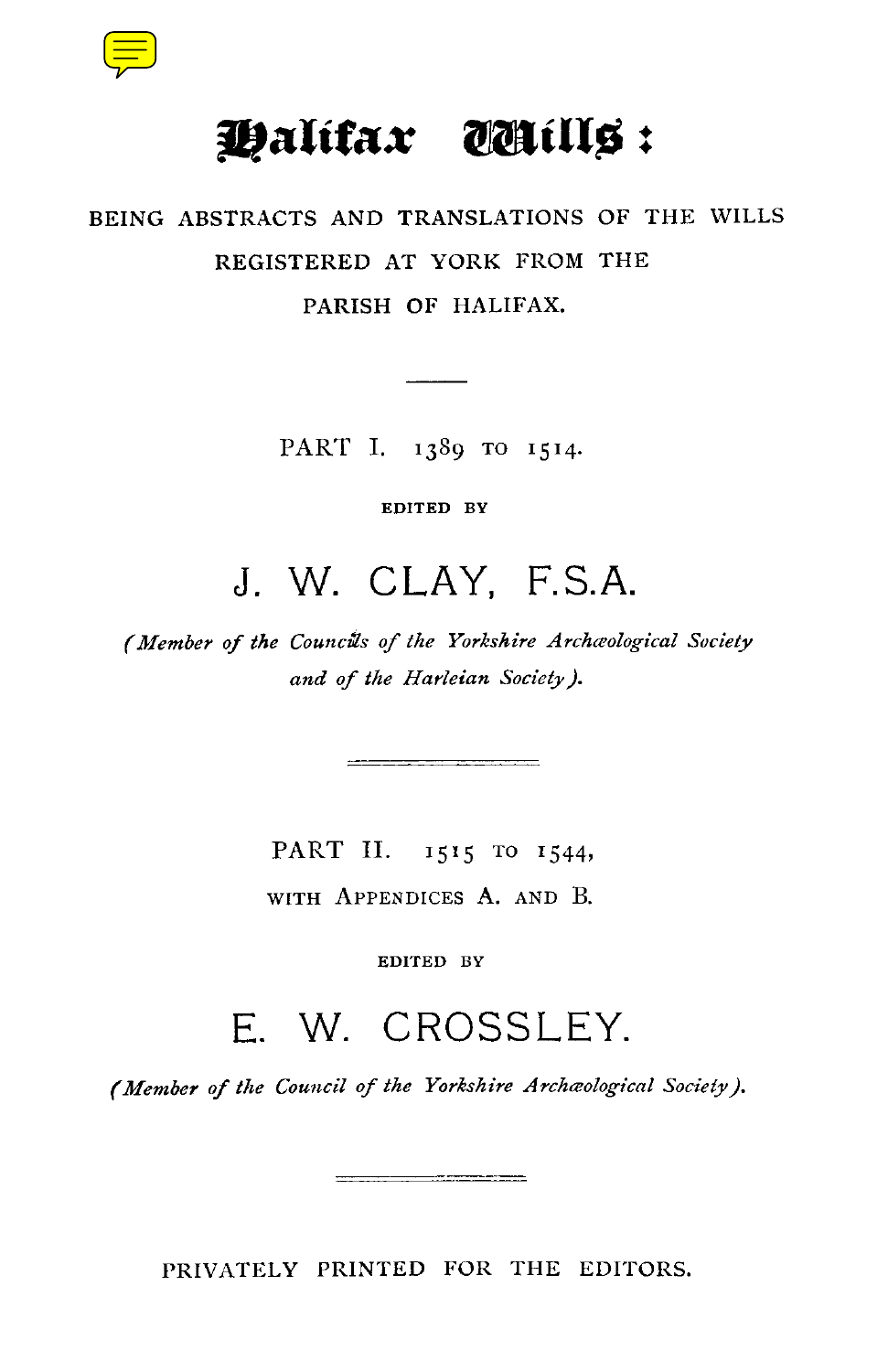### PREFACE.

It will readily be admitted that much information as to local history may be gathered from Wills. In the Probate Registry at York are preserved the ancient Wills from the parish of Halifax, either enrolled in the Registers, or the originals themselves. The Yorkshire Archaeological Society, through their Record Series, and chiefly owing to the labours of Dr. Collins, have of late years laid open to the antiquary the vast stores of material there preserved by printing an Index of the Wills proved in the Prerogative and Exchequer Courts of York. This Index, on completion of a volume now in course of preparation for the period 1628-1635, and which includes a volume containing a list of Yorkshire Wills proved in London during the years 1649-1660, will extend over **<sup>12</sup>** vols., and includes the Wills proved and Administrations granted in the two courts from 1389-166o. It is this invaluable Index which has made it possible to attempt in the present volume to set before the reader an abstract of all Wills and trations from the parish of Halifax which were proved at York between the years 1389 and 1544.

Much light is thrown by these Wills upon local genealogy and topography, as well as upon the mode of life, customs, and habits of the people. Although they include the great house of Savile the local families of importance are at first very few ; nevertheless, there are not wanting signs towards the latter part of the period with which this volume deals of the rise of those sturdy yeoman families, who, partly by farming but principally by the making or selling of cloth, amassed considerable wealth and many of whose descendants at a somewhat later time came to occupy positions of importance.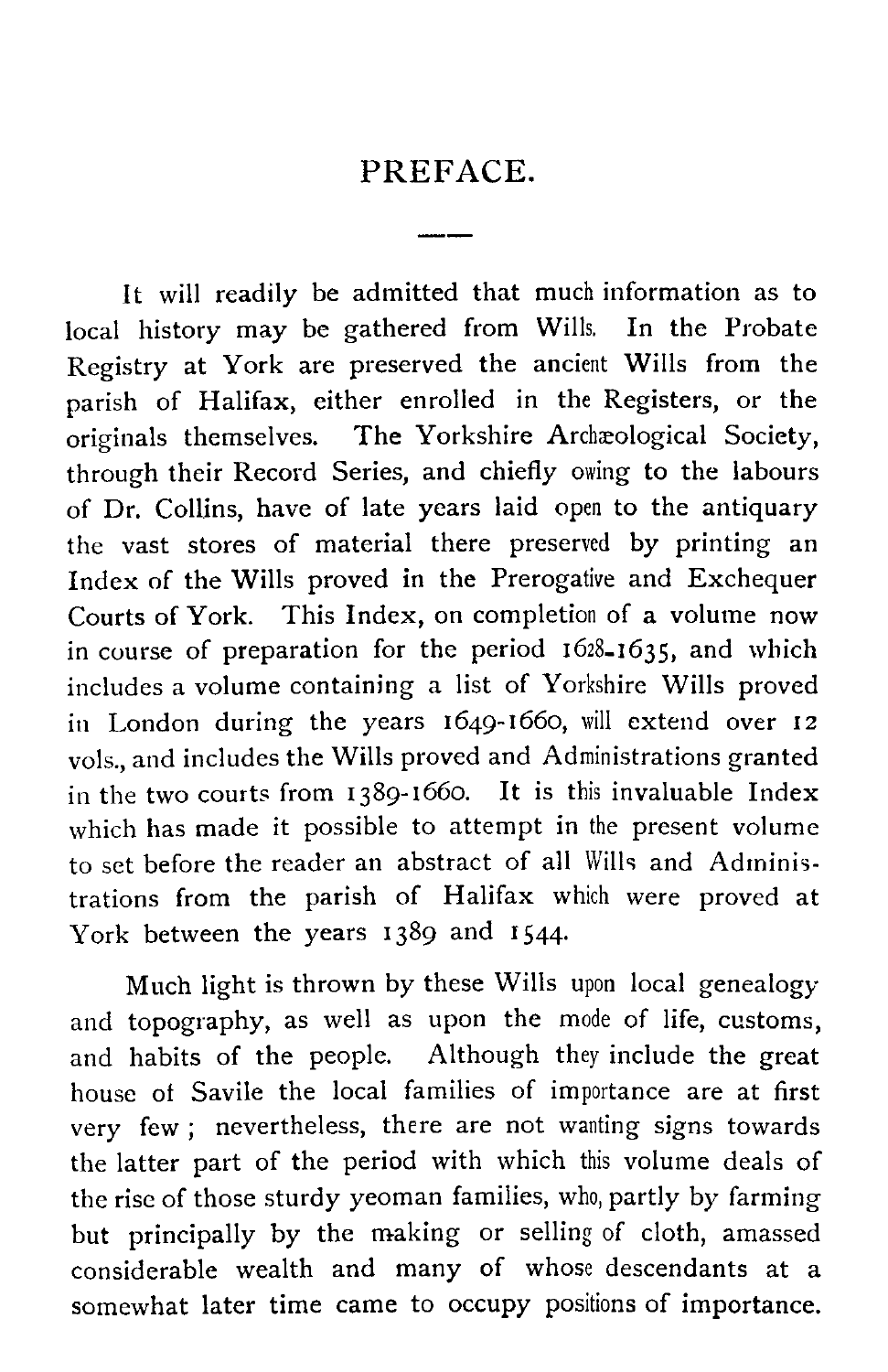Something may be learnt from these Wills as to the ritual which existed in our churches in Pre-reformation days. We can trace, too, the rise and development of the Chantries in Halifax, Heptonstall and Elland Churches, whilst the lack of new foundations and the gradual cessation of bequests to the old towards the end of the period warns us that their suppression is nigh at hand. A bequest or series of bequests often gives us the date of some alteration or addition to our ancient churches and in some cases may assist to fix the date of their foundation ; or we may get a glimpse of the method by which they were endowed. Another testator enables us to fix the date of the first erection of some well-known bridge. Of Endowed Charities, as we know them at the present day, we have scarcely a trace, their rise taking place at a later period. Some useful information bearing upon the Statute of Mortuaries so often referred to in this volume, as well as upon the Statute of Wills, the latter of which was only passed just before the close of this period and was as yet not very freely taken advantage of, will be found in the Preface to the Surtees Society's *Test. Ebor.,* vol. vi.

It only remains to add that Part I. of the volume has been edited by Mr. Clay, who is indebted to Mr. A. Gibbons, F.S.A., for abstracting a large number of the Wills, and to Mr. John Lister, M.A., for the two earliest in the Bodleian Library, as well as several others. Mr. Clay, finding himself unable to continue the work, Part II. with Appendices A and B has been edited by Mr. Crossley, who desires to thank Mr. Wm. Brigg for help rendered whilst he was making the abstracts at York, to Mr. Lister for the transcript of No. 318\*, and to the Ven. Archdeacon Brooke for permission to take the extracts from the Halifax Parish Church Register.

#### THE EDITORS.